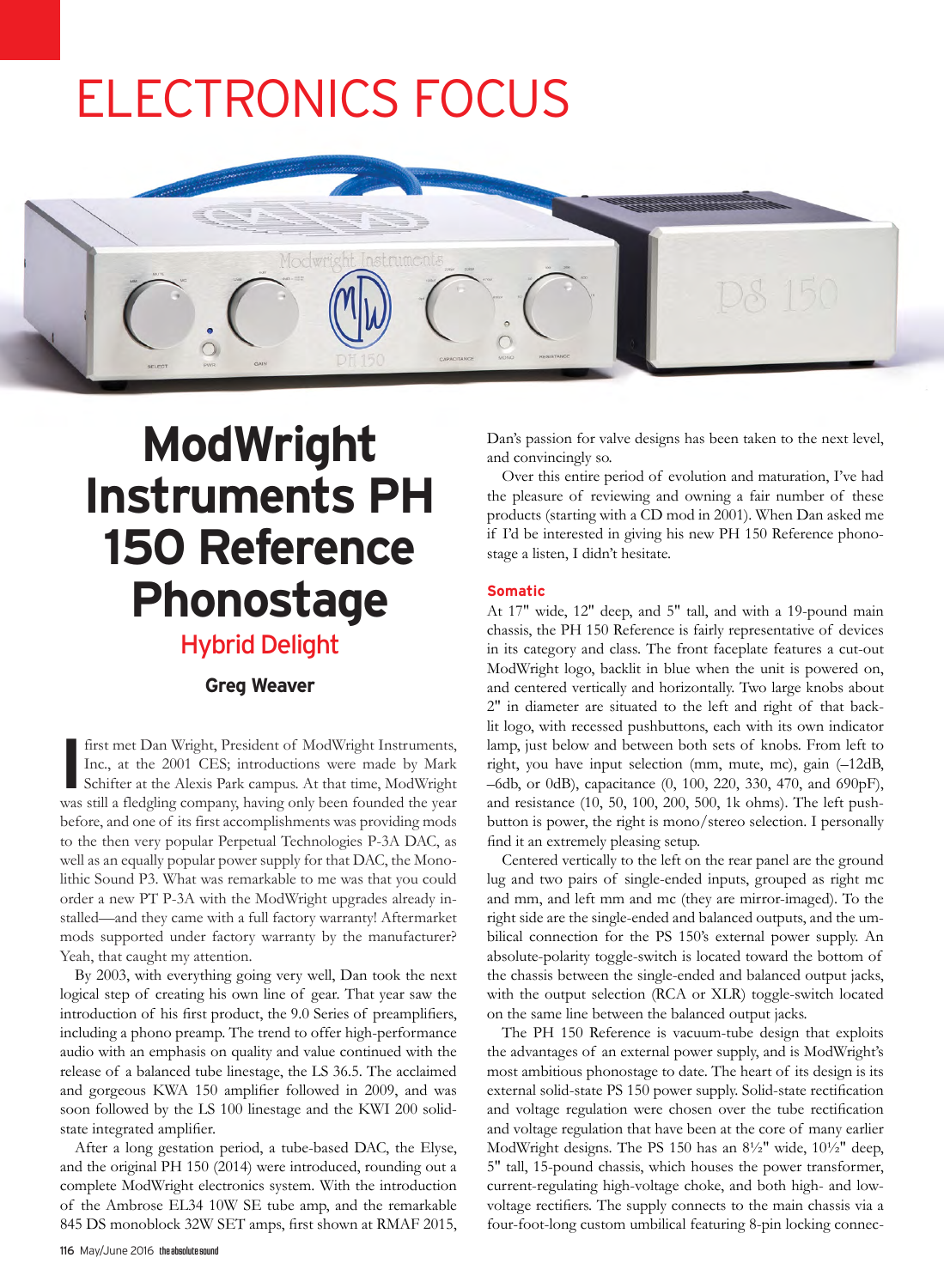# ELECTRONICS FOCUS - ModWright Instruments PH 150 Reference Phonostage

tors (male on the supply side, female on the chassis side). Both the umbilical connection and IEC socket are on the rear panel.

The first gain stage uses a single 6C45 vacuum tube per channel, in a tube/JFET hybrid circuit, for maximum gain and minimized noise. The choke-loaded second gain stage and final buffer stage employ one 6922 (6DJ8/7308/6922) dual-triode per channel. Coupling between the first and second gain stage and input to the buffer stage are achieved using ModWright's own custom, oil-impregnated, polypropylene M Series Truth capacitors. Chosen because of their weight and body, the M Series caps contribute notably to the ModWright "house sound."

The PH 150 Reference ships with Sovtek 6C45s and Electro Harmonix 6922s. The 6C45 is an indirectly heated triode that has been designed for wideband amplification of high-frequency voltage, and is arguably the finest and latest expression of smallsignal triode technology. Both tubes were selected for their medium-high mu (voltage gain) and low plate impedance, and because they can deliver a lot of current. The 6922 is a heater-cathode type double-triode designed for cascode circuits as a low-noise, broadband audio-frequency amplifier.

In the buffer stage, the output is direct-coupled to a Lundahl gapped output transformer, with a selection of different secondary windings providing either unity gain or 6dB of attenuation. The final 12dB of attenuation is achieved using a simple voltage divider.

Maximum gain for the moving-coil input is 72dB, and 57dB for the moving-magnet input. The additional 15dB of gain for moving-coil carts is achieved using Lundahl step-up transformers. The moving-magnet inputs bypass the step-up transformer and have a fixed 47k-ohm load.

The design allows users to change resistive (mm) and capacitive (mc) loading, as well as adjust gain, safely "on-the-fly" from the front panel. Front-panel controls also allow selection of either the mm or mc input, as well as stereo or mono operation. Output signal selection (RCA single-ended or XLR balanced) and absolutephase inversion may be implemented at any time using rear-panel toggle-switches. However, neither toggle-switch is demarcated for which position (up or down) represents which selection, RCA or XLR output, or 0 degrees or 180 degrees; nor are the default settings mentioned in the manual. I had to write to Dan to learn that in the case of the phase switch, down would be off, or 0 degrees. While this omission is an inconvenient oversight that could easily be addressed in future iterations, I understand the decision not to destroy the strong symmetry of the front panel by locating the switches there.

#### **Romantic**

Starting with the foundation, bass is tight, solid, and rendered with exceptionally well-defined pitch. Timbre throughout the lower registers is pure, with authentic tone and texture. The lowest three octaves are offered with authoritative weight, impact, and impressive slam when such information exists on the recording, with no demonstrable sense of softening or slurring.

Midrange tone and texture are among the PH 150 Reference's great accomplishments. Everything from human voices, to horns, to pianos and strings is presented with purity, tonal accuracy, and almost effortless resolution.

Treble is pure, clean, and detailed, and perhaps most impor-

### **SPECS & PRICING**

Gain: 72dB max mc gain; 57dB max mm gain Cartridge loading: Six resistive and six capacitance loadings via front panel control Outputs: One set each, RCA (single-ended) and XLR (balanced) Tubes: 2x 6C45; 2x 6922 (6DJ8/7308/6922) Power supply: External solidstate

Dimensions: 17" x 5" x 12" (main unit); 8.5" x 5" x 10.5" (power supply) Weight: 19 lbs. (main unit); 15 lbs. (power supply) Price: \$7900

**MODWRIGHT INSTRUMENTS, INC.** 21919 NE 399th Street

Amboy, WA 98601 (360) 247-6688 modwright.com

Comment on this article at www.theabsolutesound.com

tantly, highly resolved. No, that is not "code" for overly energetic, etched, hard, or glaring. Rather, the PH 150 is truly detailed in the high end, with none of those traits that can be mistakenly interpreted as "resolution" in lesser gear. The PH 150's almost magical presentation in the top octaves extends smoothly beyond the audible. One delightful result is a sense of "air" to spare, though never at the cost of detail or a softening of focus.

While it may not be the last word in resolution or transparency compared to *über* units such as the Audio Research Reference Phono 10, the D'Agostino Momentum Phonostage, or the Soulution 750 (all in the \$30,000+ neighborhood), the PH 150 has the ability to serve up some of the most precise leading-edge transients I've heard. And its remarkably detailed view into the performance is full-bodied, as well.

Included among its other numerous strengths are an exceptionally low noise floor, the ability to portray bold and vivid tone, remarkably accurate staging and spatial cues, and wildly dynamic expressiveness. Its ability to capture silences, both with nothing tracking at all and between cuts, is remarkably reminiscent of the quietest noise floors I've experienced from phonostages costing considerably more. I cannot recall any tube phonostage I've heard that is quieter. As such, music through the PH 150 Reference is allowed to emerge or erupt from one of the blackest backgrounds that a phonostage can offer.

Horns, ranging from solos by Miles Davis or Wayne Shorter, through smaller rhythm sections like those of Chicago or Big Bad Voodoo Daddy, to the brass sections of symphony orchestras, have an incontestable purity of timbre, with a seemingly effortless conveyance of their signature brassy character. They are also imaged in realistic size *and* with stable location.

This ability to accurately express vibrancy of tone, with proper color and texture, and to realistically render body and instrumental bloom, with none of the euphonic warmth of less ambitious valve-only designs is again on par with much more expensive phonostages. In this particular regard, it quite possibly rivals my current reference, the Dynamic Sounds Associates Phono II.

As touched on, the PH 150's ability to reveal spatial information—ranging from that on an intimate four-piece jazz combo